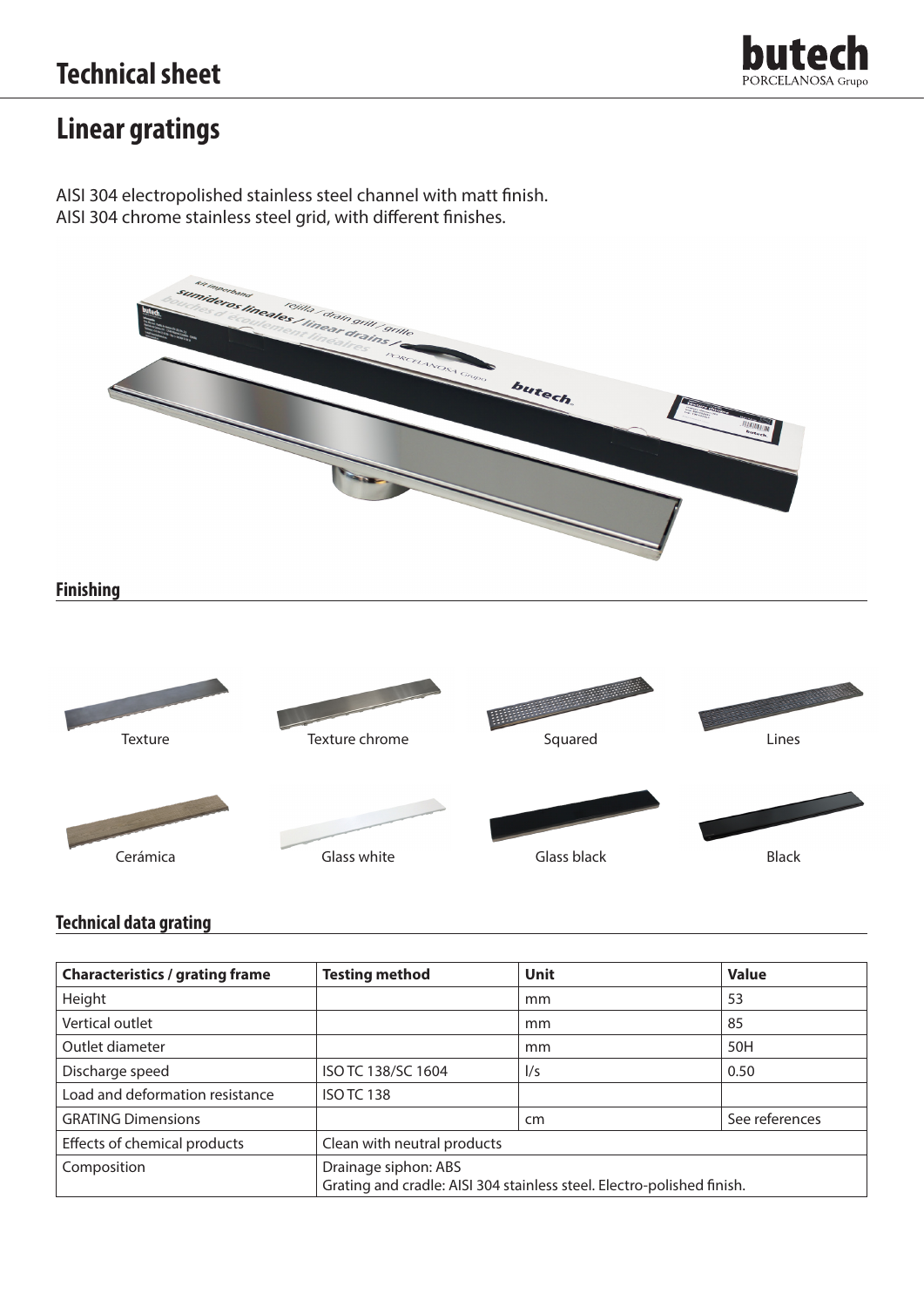# **Technical sheet**



### **Grate**

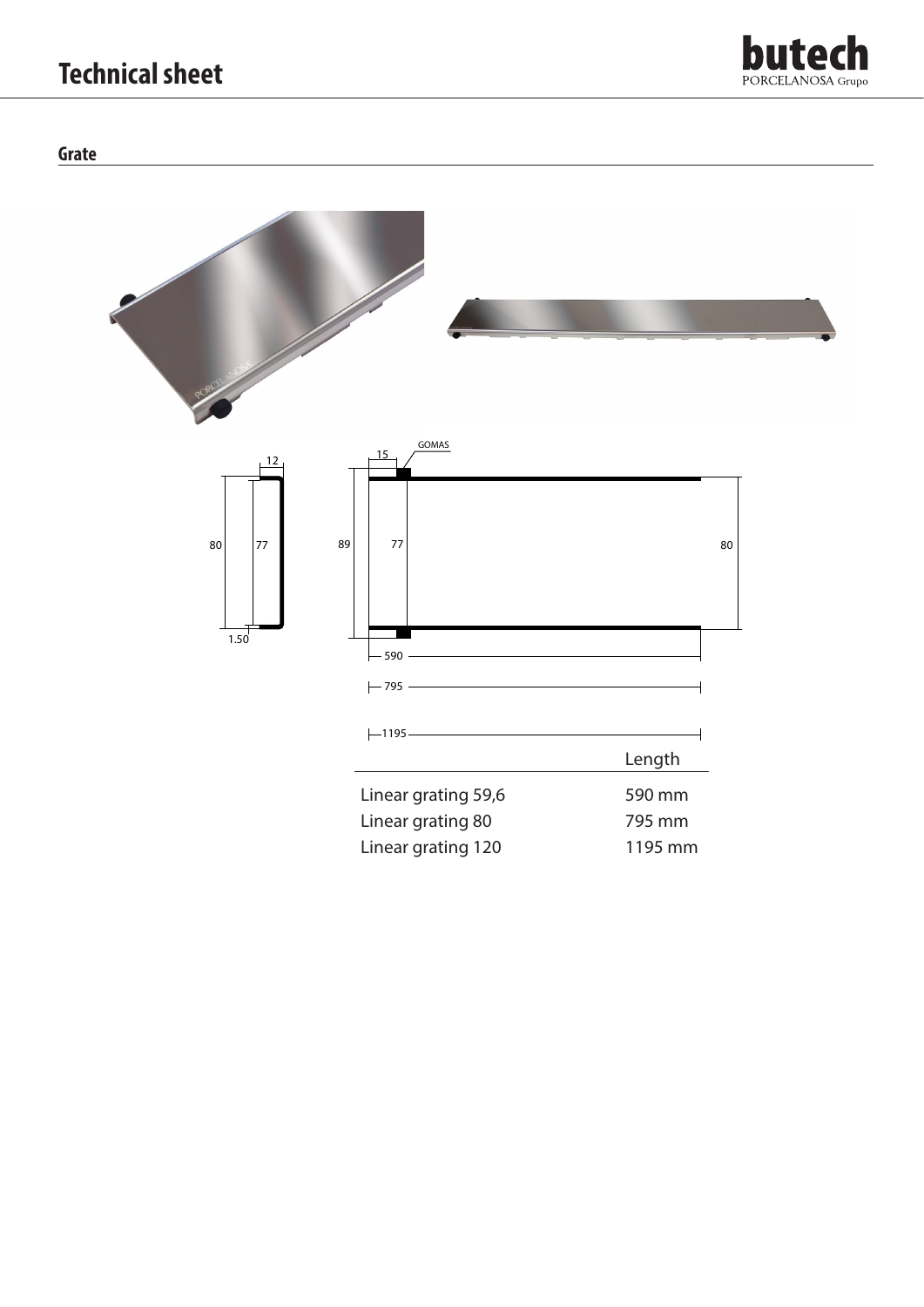